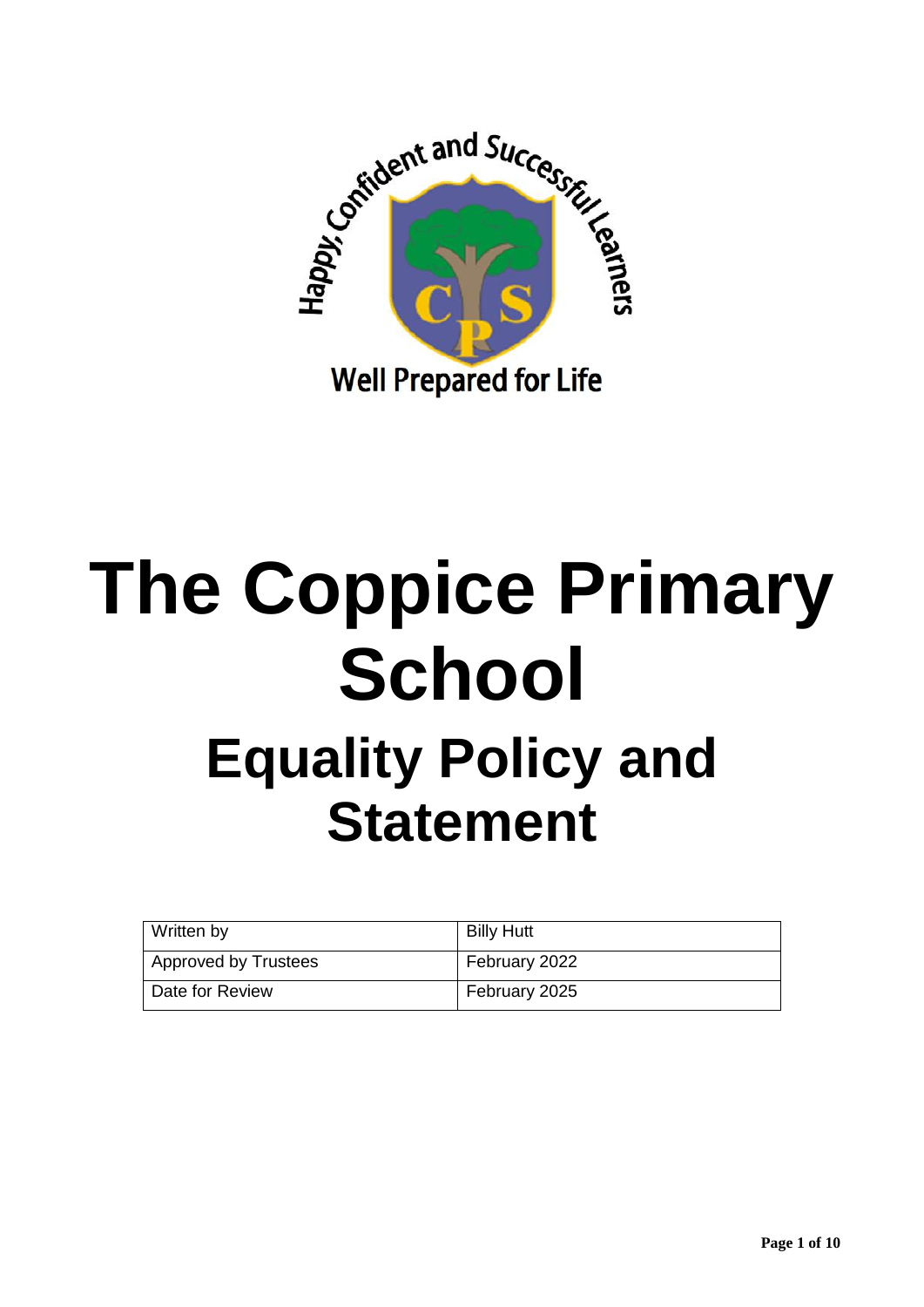#### **Contents**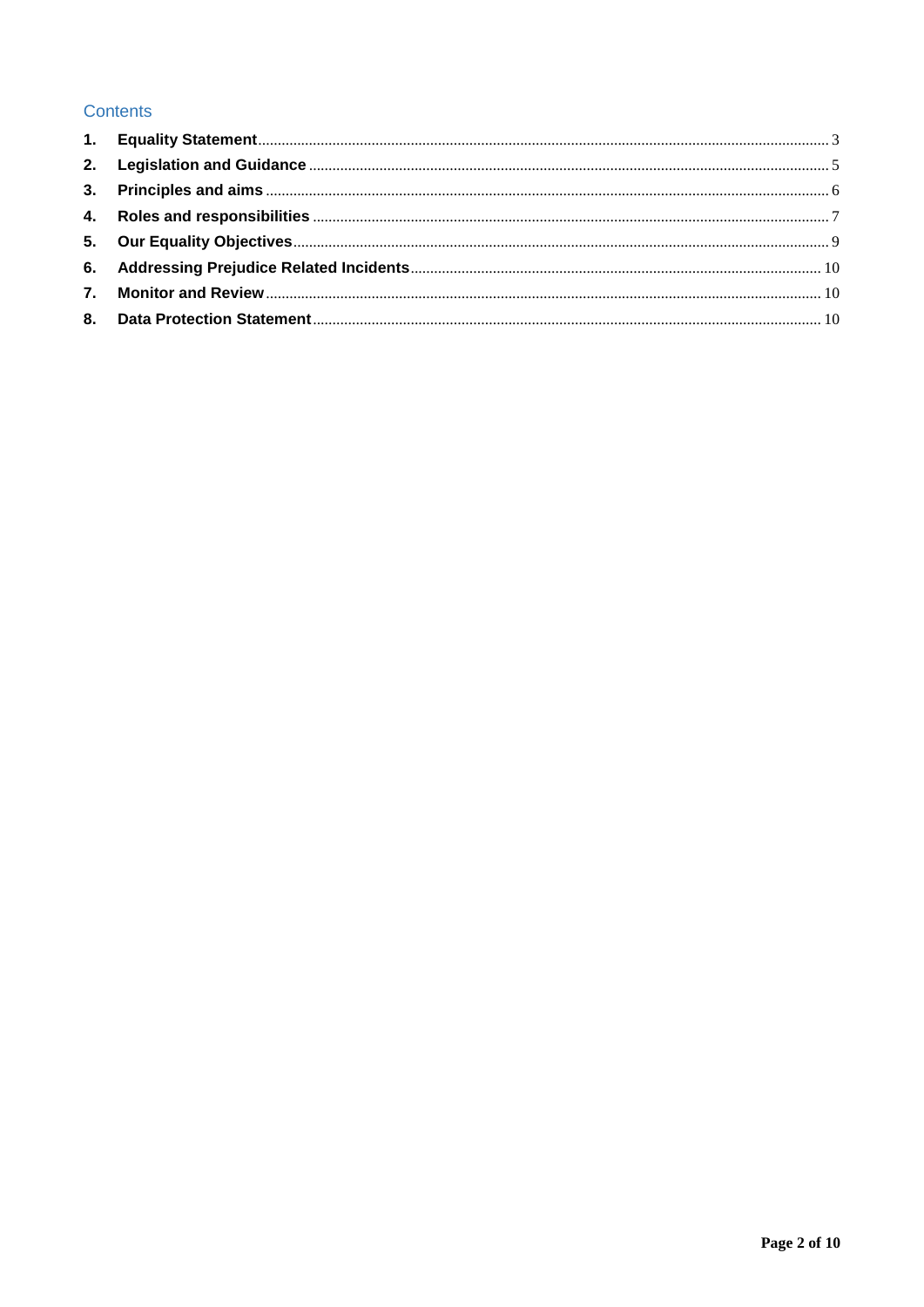# <span id="page-2-0"></span>**1. Equality Statement**

- 1.1 The Coppice Primary School aims to promote pupils' spiritual, moral, social, and cultural development, with special emphasis on promoting equality, diversity and eradicating prejudice for pupils and staff. Our school is committed to not only eliminating discrimination, but also increasing understanding and appreciation for diversity. We believe that a greater level of success from pupils and staff can be achieved by realising the uniqueness of individuals. Creating a prejudice-free environment where individuals feel confident and at ease is a commitment of the school.
- 1.2 At The Coppice we welcome our duties under the Equality Act 2010. We are committed to anti-discriminatory practice to promote equality of opportunity and valuing diversity for all children and families. The school's general duties, with regards to equality are to:
	- eliminate discrimination, harassment, victimisation and other prohibited conduct
	- advance equality of opportunity between people who share a protected characteristic and people who do not share it
	- foster good relations between people who share a protected characteristic and people who do not share it
- 1.3 The Coppice fully understands the principles of the Act and the work needed to ensure that those with protected characteristics are not discriminated against and are given equal opportunities. We will not discriminate against, harass or victimise any pupil, prospective pupil, or other member of the school community because of a protected characteristic.
- 1.4 A protected characteristic under the act covers the groups listed below:
	- age (excluding pupils),
	- disability
	- race, colour, nationality or ethnicity
	- gender
	- gender reassignment
	- maternity and pregnancy
	- religion or belief,
	- sexual orientation
	- marriage and civil partnership
- 1.5 In order to meet our general duties, listed above, the law requires us to carry out some specific duties to demonstrate how we meet the general duties. These are to:
	- Publish Equality Information to demonstrate compliance with the general duty across its functions (We will not publish any information that can specifically identify any individual)
	- Prepare and publish equality objectives which we will review every 4 years
	- Consult all our stakeholders in the development of our equality objectives and report on progress against our objectives on an annual basis
- 1.6 In order to do this effectively we will collect data related to the protected characteristics above and analyse this data to determine our focus for our equality objectives. The data will be assessed across our core provisions as a school, but we will also analyse available data relating to the context of our local community. In relation to school provision, The Act makes it unlawful for the responsible body of a school to discriminate against, harass or victimise a pupil or potential pupil:
	- In relation to admissions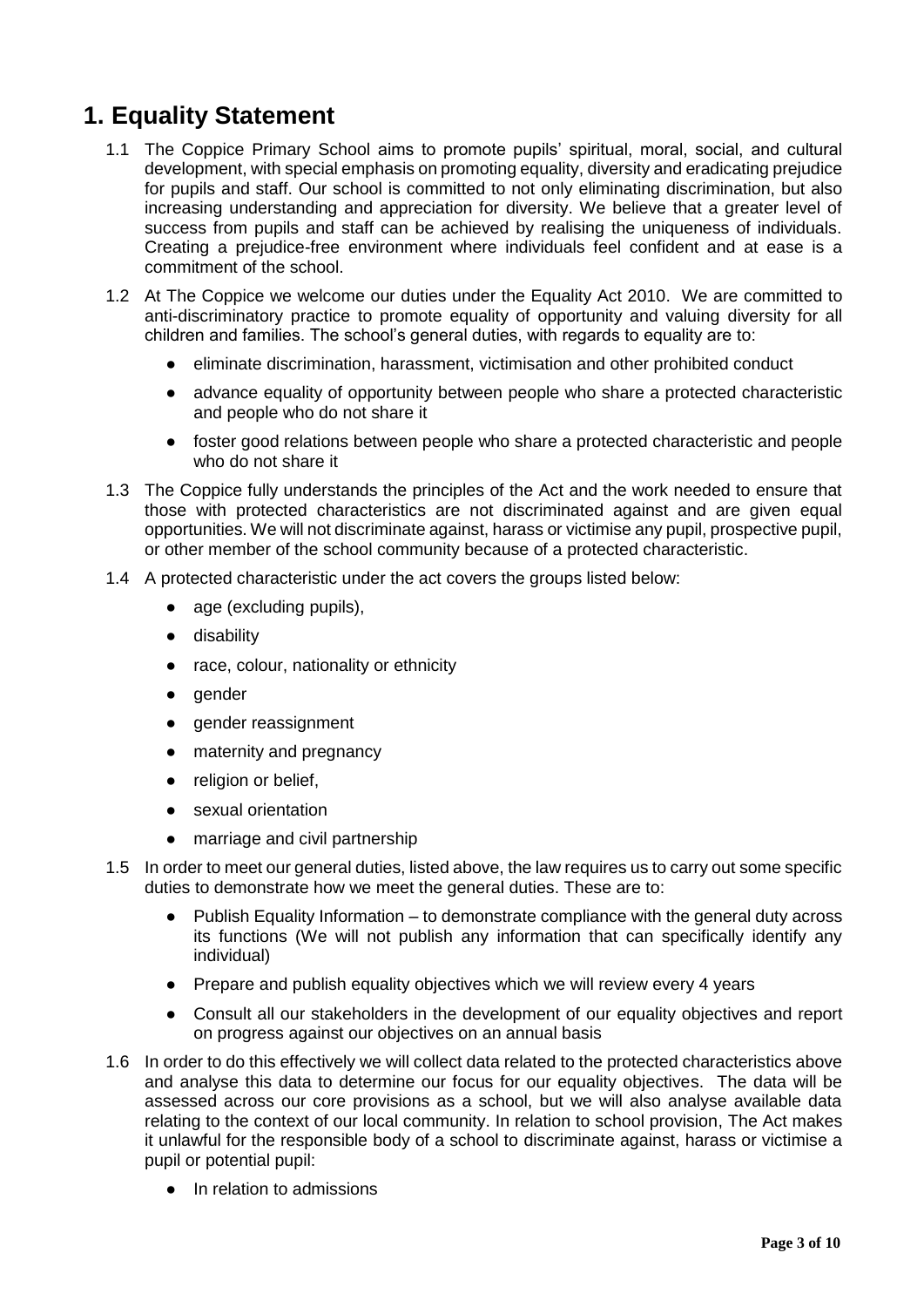- In relation to attendance
- In the way it provides education for pupils and attainment
- In the way it provides pupils access to any benefit, facility or service
- By excluding a pupil or subjecting them to any other detriment.
- 1.7 Our objectives detail how we will ensure equality is applied to the services listed above however where we find evidence that other functions have a significant impact on any group, we will include work in this area.
- 1.8 We also recognise that our work on equality is central to the successful promotion of fundamental British values, especially in relation to the values of respect and tolerance and the rule of law. We will therefore ensure that our curriculum helps to prepare pupils for life in modern Britain and that we work proactively to address all forms of prejudice and discrimination.
- 1.9 We recognise that these duties reflect international human rights standards as expressed in the UN Convention on the Rights of the Child, the UN Convention on the Rights of People with Disabilities, and the Human Rights Act 1998.
- 1.10 In fulfilling our legal obligations, we will:
	- Recognise and respect diversity
	- Treat all members of the school community fairly
	- Foster positive attitudes and relationships, and a shared sense of belonging
	- Observe good equalities practice, including staff recruitment, retention and development
	- Aim to reduce and remove existing inequalities and barriers
	- Adopt an inclusive attitude
	- Adopt an inclusive curriculum that is accessible to all
	- Encourage compassion and open-mindedness
- 1.11 We are committed to having a balanced and fair curriculum. We believe that our pupils should be exposed to ideas and concepts that may challenge their understanding to help ensure that pupils learn to become accepting and inclusive of others. Challenging concepts will be delivered in a way that prevents discrimination, and instead promotes inclusive attitudes. We do not tolerate any form of prejudice-related incident. Whether direct or indirect, we treat discrimination against all members of our school with the utmost severity. When an incident is reported, through a thorough reporting procedure, our school is devoted to ensuring appropriate action is taken and a resolution is put into place which is both fair and firm.
- 1.12 At The Coppice our pupils are taught to be:
	- Understanding of others
	- Celebratory of cultural diversity
	- Eager to reach their full potential
	- Inclusive
	- Aware of what constitutes discriminatory behaviour.

1.13 The school's employee's will:

- Promote diversity equality
- Encourage and adopt an inclusive attitude
- Lead by example.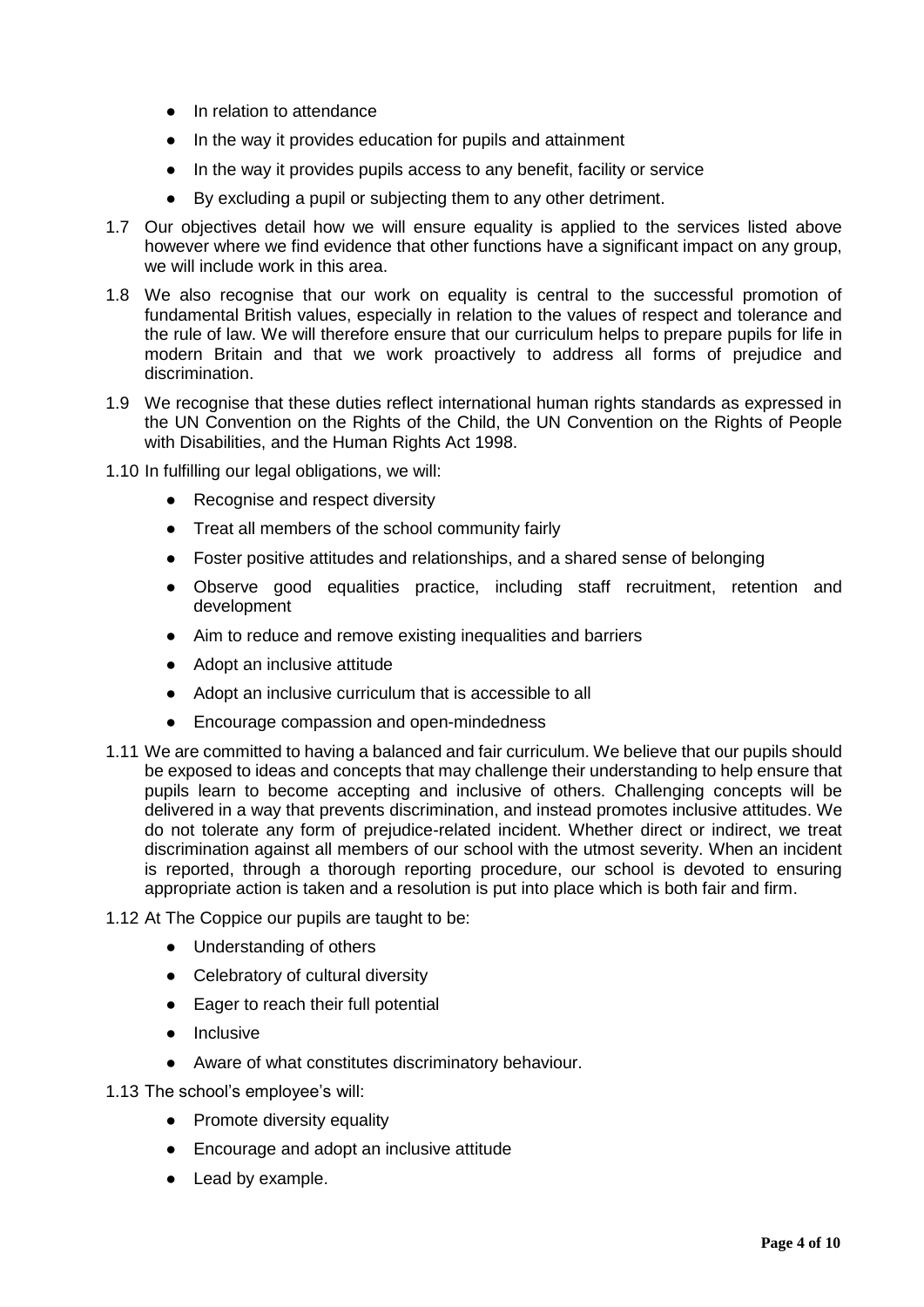- 1.14 The school's employees will not:
	- Discriminate against any member of the school
	- Treat other members of the school unfairly.
- 1.15 This policy will put in place our school's commitment to eliminating discrimination, unlawful discrimination and victimisation within the school community and workforce as well as increasing understanding and appreciation for diversity.

### <span id="page-4-0"></span>**2. Legislation and Guidance**

- 2.1 This policy has due regard to all relevant legislation and statutory guidance including, but not limited to, the following:
	- Human Rights Act 1998
	- The Special Educational Needs and Disability Regulations 2014
	- Education and Inspections Act 2006
	- Equality Act 2010
	- Equality Act 2010 (Specific Duties) Regulations 2011
	- The Equality Act 2010 (Specific Duties and Public Authorities) Regulations 2017
	- Public Sector Equality Duty (PSED)
	- Data Protection Act 2018
	- The UK General Data Protection Regulation (GDPR)
- 2.2 This policy also has due regard for non-statutory guidance, including the following:
	- DfE (2014) 'The Equality Act 2010 and schools'
	- The six Brown principles of 'due regard'
		- $\circ$  awareness all staff know and understand what the law requires
		- $\circ$  timeliness implications considered before they are implemented
		- $\circ$  rigour open-minded and rigorous analysis, including parent/pupil voice
		- $\circ$  non-delegation the Public Sector Equality Duty (PSED) cannot be delegated
		- $\circ$  continuous ongoing all academic year
		- o record-keeping keep notes and records of decisions & meetings
- 2.3 We welcome the opportunity to be transparent and accountable. We aim to make the information accessible, easy to read and easy to find. To this end we fulfil the specific duties of the Act by:
	- publishing our equality information
	- publishing our equality objectives
- 2.4 This policy operates in conjunction with the following school policies:
	- Accessibility Plan
	- Admissions Policy
	- Complaints Procedures Policy
	- Data Protection Policy
- 2.5 The responsible body for the school is the Board of Trustees.
- 2.6 The school's liability not to discriminate, harass or victimise does not end when a pupil has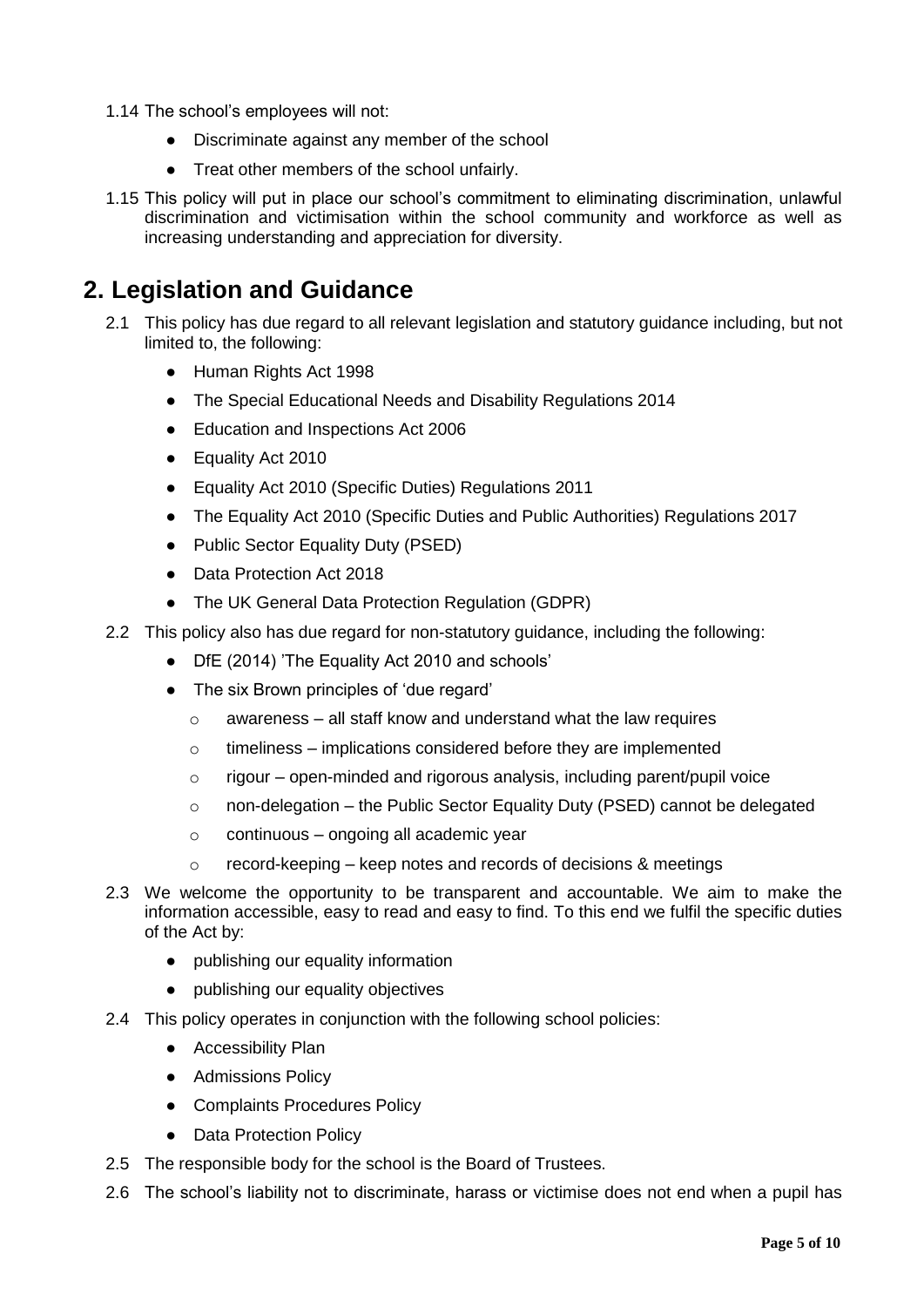left the school, but will apply to subsequent actions connected to the previous relationship between school and pupil, such as the provision of references on former pupils or access to "old pupils" communications and activities.

## <span id="page-5-0"></span>**3. Principles and aims**

- 3.1 In fulfilling the legal obligations cited above, we are guided by eight principles:
	- **All learners are of equal value** we see all learners and potential learners, and their parents and carers, as of equal value.
	- **We recognise and respect difference** treating people equally does not necessarily involve treating them all the same. Our policies, procedures and activities must not discriminate but must nevertheless take account of differences of life-experience, outlook and background, and in the kinds of barrier and disadvantage which people may face.
	- **We foster positive attitudes and relationships, and a shared sense of cohesion and belonging** – we intend that our policies, procedures and activities should promote:
		- $\circ$  positive attitudes towards disabled people, good relations between disabled and non-disabled people
		- o participation in public life by disabled people
		- o an absence of harassment of disabled people
		- o positive interaction, good relations and dialogue between groups and communities different from each other in terms of race, ethnicity, culture, religious affiliation, national origin or national status
		- o an absence of prejudice-related bullying and incidents
		- o mutual respect and good relations between boys and girls, and women and men,
		- o an absence of sexual, homophobic and transphobic harassment
		- o respect for the confidentiality of those seeking gender reassignment and will provide a supportive environment within the community
		- o positive attitudes and understanding of those women pregnant or during maternity
	- **We observe good equalities practice in staff recruitment, retention and development –** we ensure that policies and procedures should benefit all employees and potential employees, for example in recruitment and promotion, and in continuing professional development.
	- **We aim to reduce and remove inequalities and barriers that already exist** in addition to avoiding or minimising possible negative impacts of our policies, we take opportunities to maximise positive impacts by reducing and removing inequalities and barriers that may already exist.
	- **We consult and involve widely** people affected by a policy or activity should be consulted and involved in the design of new policies. We consult and involve all sectors of the school community as appropriate.
	- **Society as a whole should benefit** we intend that our policies and activities should benefit society as a whole, both locally and nationally, by fostering greater social cohesion, and greater participation in public life.
	- **We base our practices on sound evidence** we maintain and publish quantitative and qualitative information about our progress towards greater equality.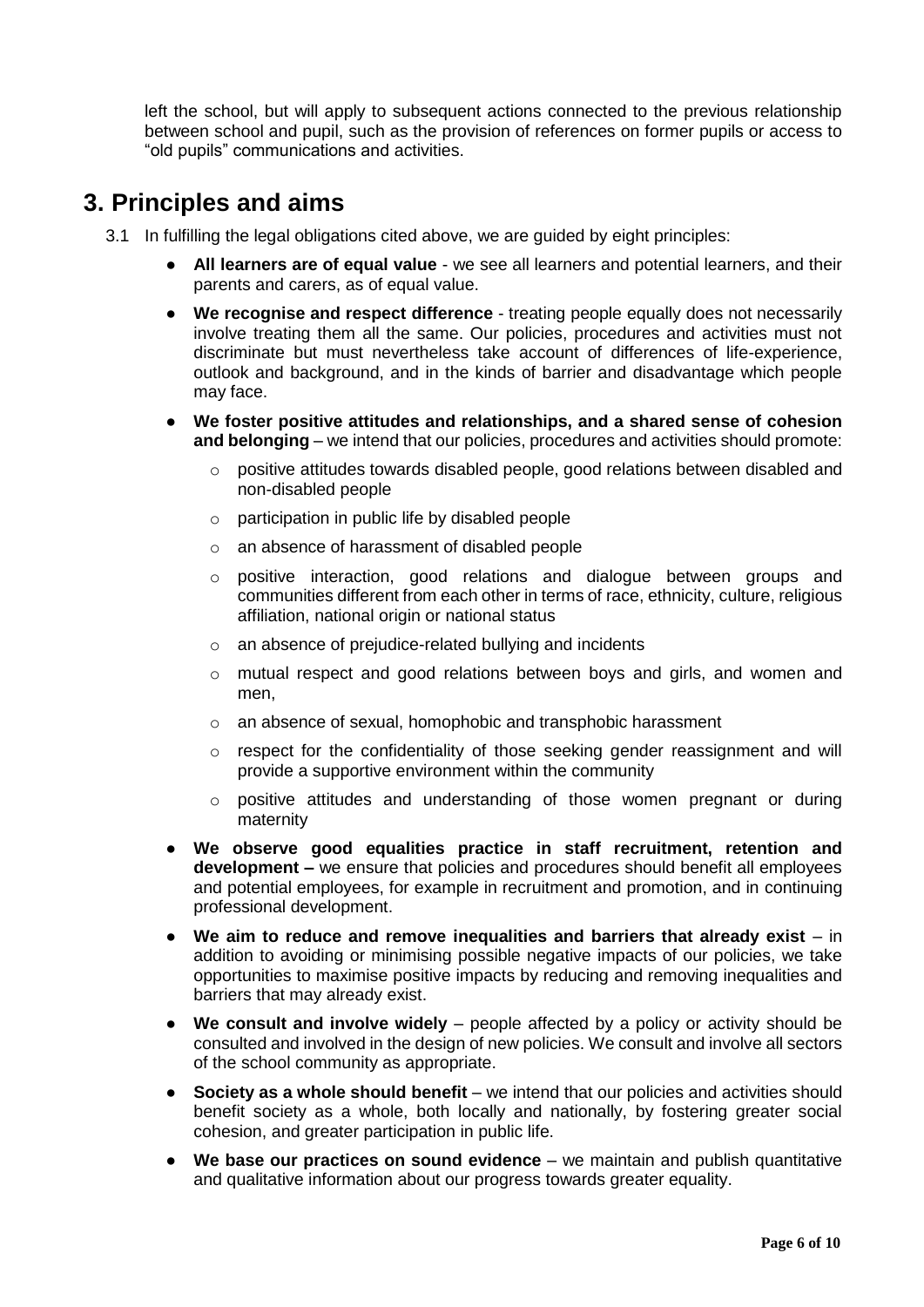# <span id="page-6-0"></span>**4. Roles and responsibilities**

|  |  | 4.1 We believe that promoting Equality is the whole school's responsibility: |  |
|--|--|------------------------------------------------------------------------------|--|
|  |  |                                                                              |  |

| <b>School</b>                | <b>Responsibility</b>                                                                                                                                                                                                                                                                                                                                                                                                                                                                                                                                                                                                                                                                                                                                                                                                                                                                                                                                                                                                                                                                                                                                                                                                                                                                                                                  |
|------------------------------|----------------------------------------------------------------------------------------------------------------------------------------------------------------------------------------------------------------------------------------------------------------------------------------------------------------------------------------------------------------------------------------------------------------------------------------------------------------------------------------------------------------------------------------------------------------------------------------------------------------------------------------------------------------------------------------------------------------------------------------------------------------------------------------------------------------------------------------------------------------------------------------------------------------------------------------------------------------------------------------------------------------------------------------------------------------------------------------------------------------------------------------------------------------------------------------------------------------------------------------------------------------------------------------------------------------------------------------|
| <b>Community</b>             |                                                                                                                                                                                                                                                                                                                                                                                                                                                                                                                                                                                                                                                                                                                                                                                                                                                                                                                                                                                                                                                                                                                                                                                                                                                                                                                                        |
| Governing                    | • Ensure the school is complying with the appropriate equality legislation and                                                                                                                                                                                                                                                                                                                                                                                                                                                                                                                                                                                                                                                                                                                                                                                                                                                                                                                                                                                                                                                                                                                                                                                                                                                         |
| <b>Body</b>                  | regulations<br>• Ensure that the equality information and objectives as set out in this<br>statement are published annually and communicated throughout the school<br>and that they are reviewed and updated at least once every four years<br>• Involve and engage the whole school community in identifying and<br>understanding equality barriers and in the setting of objectives to address<br>these.<br>• Oversee the monitoring of progress towards achieving equality objectives by<br>delegating responsibility for monitoring the achievement of the objectives on<br>a daily basis to the Headteacher.<br>• Publish data and publishing equality objectives.<br>• Ensure that they and all staff have access to appropriate training and<br>resources<br>• Ensure that the school's policies and procedures are developed and<br>implemented with appropriate equality impact assessments informing future<br>plans<br>• Ensure that the school's Admissions Policy does not discriminate in any way<br>• Ensure equal opportunities in its staff recruitment and promotion practices,<br>professional development programmes and in membership of the governing<br>board<br>• Provide information in appropriate and accessible formats.<br>• Ensure that the necessary disciplinary measures are in place to enforce this |
|                              | policy<br>Headteacher   • Implement this policy and its procedures<br>• Promote key messages to staff, parents and pupils about equality and what<br>is expected of them and can be expected from the school in carrying out its<br>day to day duties.<br>• Ensure that all school community receives adequate equality and diversity<br>training<br>• Ensure that all staff are aware of their responsibility to record report and<br>respond appropriately to prejudice related incidents<br>• Ensure reasonable adjustments are made where legally required<br>• Deal with any form of discrimination, harassment, victimisation or bullying<br>immediately, taking appropriate action under the school/academy's<br>disciplinary policy and procedure<br>• Monitor the achievement of the objectives and report to the Governing Body<br>• Ensure that all parents, visitors and contractors are aware of, and comply<br>with, the provisions of this policy.<br>• Actively challenge and take appropriate action in any case of discriminatory<br>practice.<br>• Address any reported incidents of harassment or bullying in line with DfE<br>guidance<br>• Publish an equality page on the school website, in order to demonstrate how<br>it is complying with the PSED in the Equality Act 2010, and advancing                  |
| Senior<br>Leadership<br>Team | equality of opportunity<br>• To support the Headteacher in the responsibilities above<br>• Ensure fair treatment and access to services and opportunities<br>• Ensure that all staff are aware of their responsibility to record, report and                                                                                                                                                                                                                                                                                                                                                                                                                                                                                                                                                                                                                                                                                                                                                                                                                                                                                                                                                                                                                                                                                           |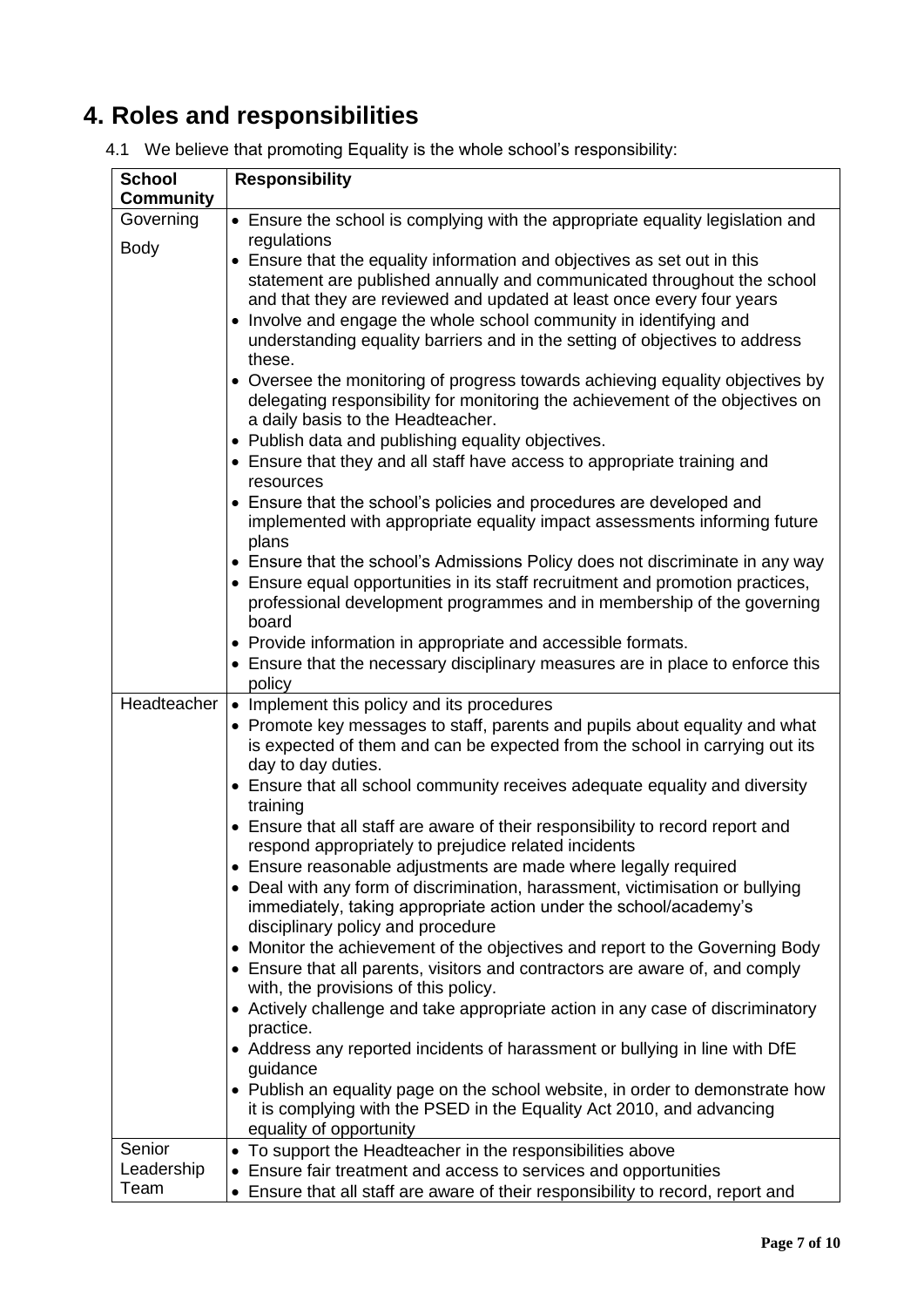|                                      | respond appropriately to prejudice related incidents.<br>Complete thorough Equality Impact Assessments at required stages when<br>undergoing a restructure or significant change to a service to ensure a<br>change does not unlawfully discriminate against any group of staff based on<br>their protected characteristic and that any potential negative impact is<br>minimised.<br>• Carry out Data Protection Impact Assessments before implementing a new<br>technology that is likely to result in a high risk to the rights and freedoms of<br>individuals.<br>Consider the impact of significant decisions on particular groups, for<br>example, when planning a school trip or activity ensuring it is accessible to all<br>pupils irrespective of protected characteristics |
|--------------------------------------|---------------------------------------------------------------------------------------------------------------------------------------------------------------------------------------------------------------------------------------------------------------------------------------------------------------------------------------------------------------------------------------------------------------------------------------------------------------------------------------------------------------------------------------------------------------------------------------------------------------------------------------------------------------------------------------------------------------------------------------------------------------------------------------|
| Teaching<br><b>Staff</b>             | • Help in delivering the right outcomes for pupils.<br>Uphold the commitment made to pupils and parents/carers on how they can<br>be expected to be treated.<br>Design and deliver an inclusive curriculum.<br>• Be aware of their responsibility to record, report and respond appropriately to<br>prejudice related incidents.<br>• Understand that behaviours that are deemed to be unacceptable and a<br>contravention of the equality policy will be dealt with as a disciplinary matter<br>under the scope of the school disciplinary policy and procedure.                                                                                                                                                                                                                     |
| Support<br><b>Staff</b>              | • Support the school and the Governing Body in delivering a fair and equitable<br>service to all stakeholders.<br>• Uphold the commitment made by the Headteacher on how pupils and<br>parents/carers can be expected to be treated.<br>• Support colleagues within the school community.<br>Be aware of their responsibility to record, report and respond appropriately to<br>prejudice related incidents.<br>• Understand that behaviours that are deemed to be unacceptable and a<br>contravention of the equality policy will be dealt with as a disciplinary matter<br>under the scope of the school disciplinary policy and procedure.                                                                                                                                         |
| Parents /<br>Carers                  | • Take an active part in identifying barriers for the school community and in<br>informing the Governing Body of actions that can be taken to eradicate these<br>• Take an active role in supporting and challenging the school to achieve the<br>commitment given to the school community in tackling inequality and<br>achieving equality of opportunity for all.                                                                                                                                                                                                                                                                                                                                                                                                                   |
| <b>Pupils</b>                        | • Not discriminate or harass any other pupil or staff member.<br>• Actively encourage equality and diversity in the school by contributing their<br>cultural experiences and values.<br>• Report any incidences of bullying or harassment, whether to themselves or to<br>others, to the class teacher or to another member of staff.<br>• Abide by all the school's equality and diversity policies, procedures and<br>codes.                                                                                                                                                                                                                                                                                                                                                        |
| Local<br>Community<br><b>Members</b> | • Take an active part in identifying barriers for the school community and in<br>informing the governing body of actions that can be taken to eradicate these<br>• Take an active role in supporting and challenging the school to achieve the<br>commitment made to the school community in tackling inequality and<br>achieving equality of opportunity for all.                                                                                                                                                                                                                                                                                                                                                                                                                    |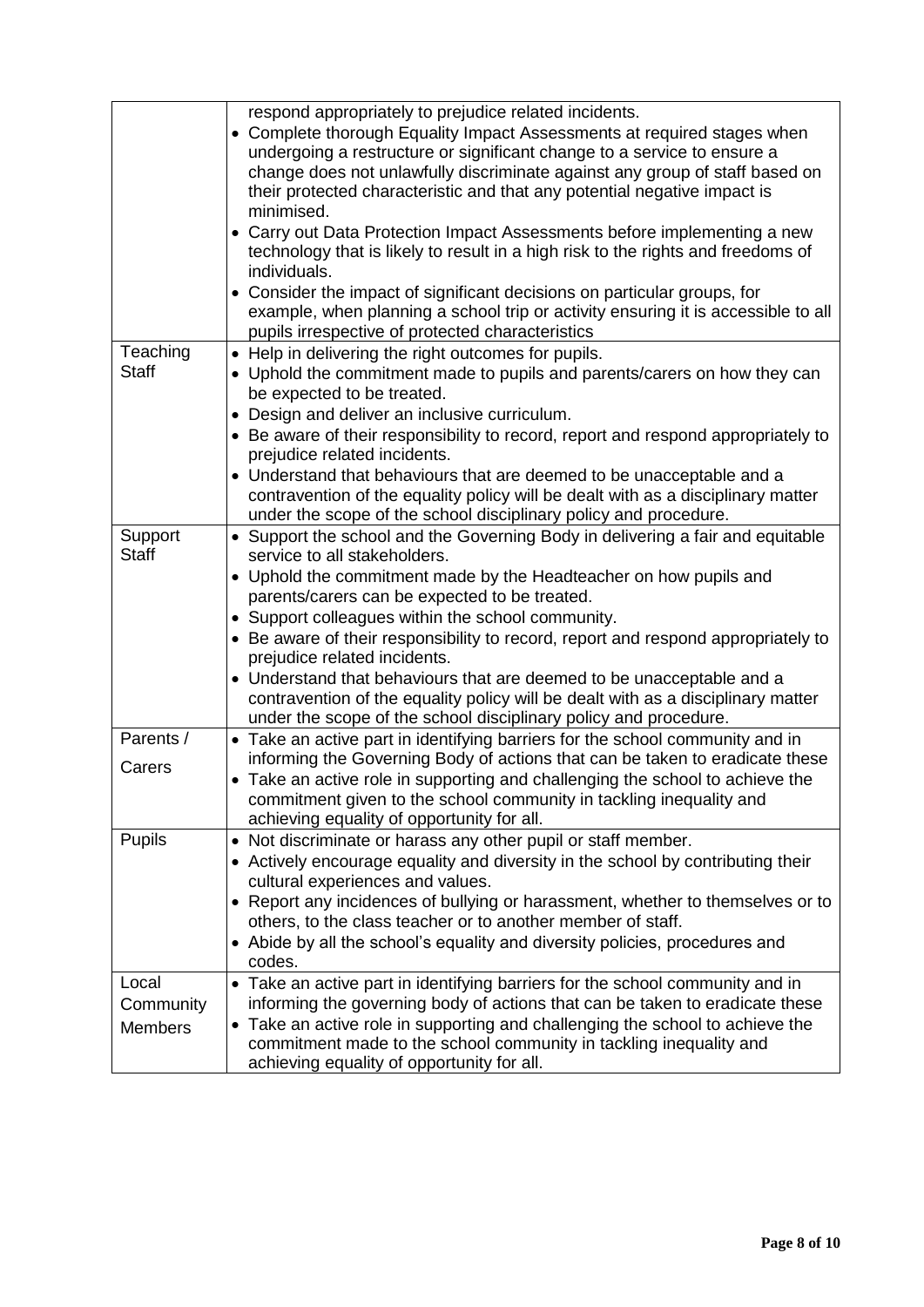# <span id="page-8-0"></span>**5. Our Equality Objectives**

5.1 The Coppice is committed to promoting the welfare and equality of all its staff, pupils and other members of the school community. To achieve this, the school has established the following objectives:

| Objective                                                                                                                 | <b>Actions</b>                                                                                                                                           | Impact                                                                                                                 |
|---------------------------------------------------------------------------------------------------------------------------|----------------------------------------------------------------------------------------------------------------------------------------------------------|------------------------------------------------------------------------------------------------------------------------|
| Objective 1: to ensure<br>the school is accessible<br>to all members of our<br>community                                  | See Accessibility Plan                                                                                                                                   | All members of our<br>community have equal<br>levels of accessibility<br>to the school and its<br>curriculum           |
| Objective 2: to ensure<br>the curriculum and<br>associated<br>enhancement<br>opportunities is<br>accessible to all pupils | See Accessibility Plan                                                                                                                                   | Our broad and<br>balanced curriculum<br>with a range of<br>enhancement<br>opportunities is<br>accessible to all pupils |
| Objective 3: to ensure<br>gaps do not exist                                                                               | Use data to identify needs/gaps in<br>learning.                                                                                                          | All pupils will have<br>consistent levels of                                                                           |
| between different<br>'groups' of pupils                                                                                   | Hold pupil progress meetings to discuss<br>and create alternative provision.                                                                             | progress and<br>attainment irrespective<br>of any protected                                                            |
|                                                                                                                           | Audit and evaluate provision and monitor<br>through regular learning walks, book trawls<br>and pupil voice.                                              | characteristics they<br>hold                                                                                           |
|                                                                                                                           | Monitor changes to the curriculum to<br>ensure they result in good outcomes for<br>pupils in all groups                                                  |                                                                                                                        |
|                                                                                                                           | Adapt environment and provision /<br>curriculum accordingly with reasonable<br>adjustments.                                                              |                                                                                                                        |
| Objective 4: to further<br>develop an<br>understanding and                                                                | Audit and evaluate provision and monitor<br>through regular learning walks, book trawls<br>and pupil voice.                                              | All pupils develop an<br>understanding of<br>people with disabilities                                                  |
| awareness of people<br>with disabilities and of<br>the wider community in                                                 | Adapt<br>environment<br>provision<br>and<br>curriculum accordingly.                                                                                      | and of the wider<br>community                                                                                          |
| terms of cultural and<br>religious differences                                                                            | Continue to promote our school and British<br>values.                                                                                                    |                                                                                                                        |
| (disability, race, religion<br>or belief)                                                                                 | To develop pupil knowledge of equality and<br>diversity by weaving it through our school<br>ethos and practises                                          |                                                                                                                        |
|                                                                                                                           | Raise awareness of issues and promote<br>celebrate<br>diversity through<br>the<br>and<br>curriculum, school assemblies and planned<br>curriculum events. |                                                                                                                        |
|                                                                                                                           | Develop a programme of visits and visitors<br>to support this area of development.                                                                       |                                                                                                                        |
|                                                                                                                           | Provide opportunities for parents to explore<br>SEND and how the school approach                                                                         |                                                                                                                        |